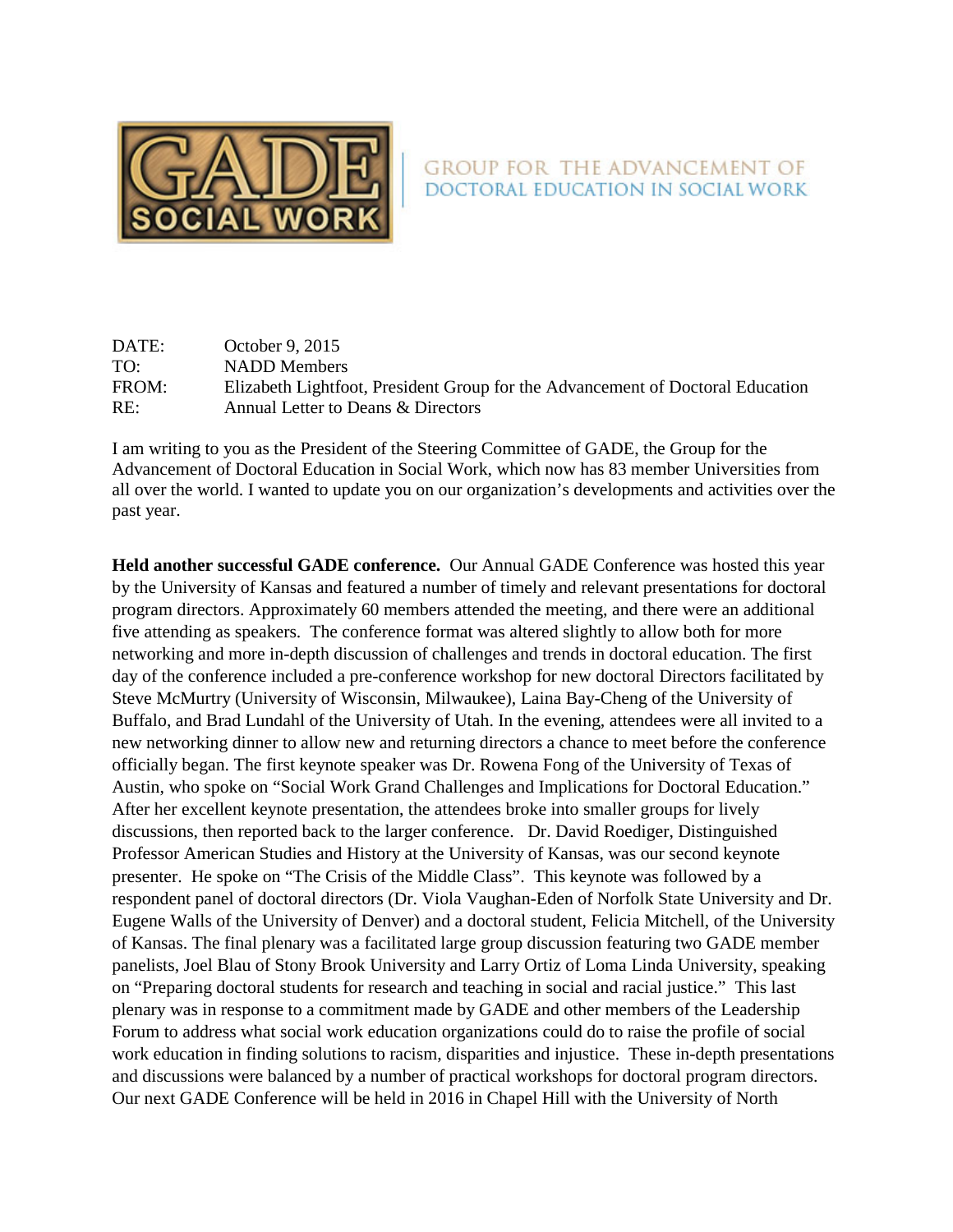Carolina serving as the host, and our 2017 GADE Conference will be in Minneapolis with the University of Minnesota hosting. Thanks so much for all the Schools of Social Work and other organizations that sponsored our 2015 GADE Conference. The major sponsors were: the Council on Social Work Education, Florida State University, the Ohio State University, St. Louis University, the University of Buffalo, the University of Calgary, the University of Connecticut, the University of Denver, the University of Georgia, the University of Michigan, the University of Minnesota, the University of North Carolina, the University of Pennsylvania, the University of Pittsburgh, the University of Texas at Arlington, the University of Texas at Austin, Virginia Commonwealth University, Wayne State University and Washington University.

**Continued support of doctoral student work and promoted doctoral student visibility.** GADE continued to work to increase the visibility of doctoral students and recognize their leadership and research. The CSWE Annual Program Meeting Doctoral Student Connection breakfast is one venue where GADE can promote doctoral students. At the 2014 Annual Program Meeting at CSWE, the Doctoral Student Connection was changed from an invitation-only event requiring RSVPs to an open breakfast for all doctoral students. This led to greater attendance at the October 24, 2014 event, with over 150 doctoral students attending this networking breakfast. More than 20 GADE members attended the breakfast and served as hosts, and a number of Deans and Directors attended as well. The President of NADD, Jacqueline Mondros, at that time Dean of the Silberman School of Social Work at Hunger College, spoke on, "What Deans and Directors are looking for in Faculty Candidates". In addition, at the Doctoral Student Breakfast, we presented our 2014 GADE Student Award for Leadership and Service to Ning Tang from the University of Alabama, and our GADE 2014 Student Award for Teaching in Social Work to Kenta Asakura of the University of Toronto. GADE thanks Howard University for co-sponsoring this event. The 2015 Doctoral Student Connection will be held at APM from  $7:00 - 8:00$  am on Friday, October 16<sup>th</sup>. We also held our third annual GADE Reception at the Society for Social Work and Research (SSWR) Annual Conference on January 15, 2015. At this event we awarded our 2015 GADE Research Award to Dr. Amy Castro Baker, of Hunter College. We hope many of you will attend our reception at the 2016 SSWR Annual Conference on Saturday night after the SSWR Presidential Reception.

**Forged stronger relationships with sister organizations.** GADE continued to partner with its sister work organizations, such as CSWE, SSWR, the St. Louis Group, BPD and NASW. For example, GADE has participated actively in the Leadership Forum and Leadership Roundtable meetings, and joined in their various joint efforts. The Presidents of GADE, SSWR and the St. Louis Group met this summer for its first summit on exploring how these three national organizations with many overlapping interests could better collaborate. Chris Petr also served as the GADE representative to the DSW Task Force Commissioned by CSWE.

**Presented at national conferences**. GADE held a partnership session at the 2014 CSWE APM, sharing the results of its commissioned study on doctoral student debt. GADE provided a small amount of funding to Dr. Audrey Begun (Ohio State University) to complete this study, and findings were presented at CSWE. At the upcoming CSWE APM later this month, GADE will be presenting